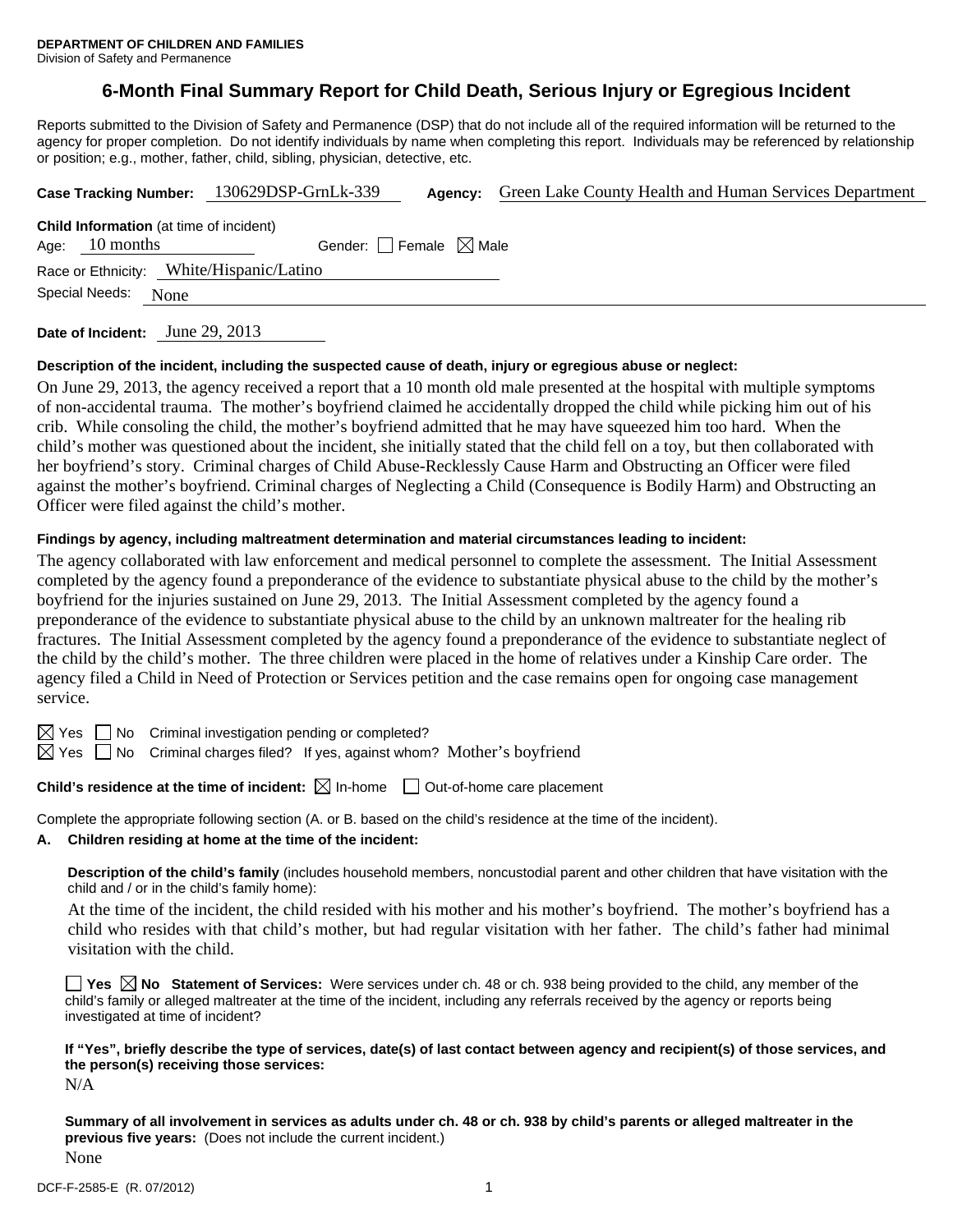**Summary of actions taken by the agency under ch. 48, including any investigation of a report or referrals to services involving the child, any member of the child's family living in this household and the child's parents and alleged maltreater.** (Does not include the current incident.)

(Note: Screened out reports listed in this section may include only the date of the report, screening decision, and if a referral to services occurred at Access. Reports that do not constitute a reasonable suspicion of maltreatment or a reason to believe that the child is threatened with harm are not required to be screened in for an initial assessment, and no further action is required by the agency.)

On September 14, 2011, the agency screened out a CPS report.

On January 28, 2013, the agency screened out a CPS report.

On April 30, 2013, the agency screened out a CPS report.

On August 7, 2013, the agency screened in a Service report requesting courtesy supervision from another county agency which was accepted by that agency.

## **Summary of any investigation involving the child, any member of the child's family and alleged maltreater conducted under ch. 48 or ch. 938 and any services provided to the child and child's family since the date of the incident:**

The agency collaborated with law enforcement and medical personnel to complete the assessment. The Initial Assessment completed by the agency found a preponderance of the evidence to substantiate physical abuse to the child by the mother's boyfriend for the injuries sustained on June 29, 2013. The Initial Assessment completed by the agency found a preponderance of the evidence to substantiate physical abuse to the child by an unknown maltreater for the healing rib fractures. The Initial Assessment completed by the agency found a preponderance of the evidence to substantiate neglect of the child by the child's mother. The three children were placed in the home of relatives under a Kinship Care order. The agency filed a Child in Need of Protection or Services petition and the case remains open for ongoing case management service.

## **B. Children residing in out-of-home (OHC) placement at time of incident:**

# **Description of the OHC placement and basis for decision to place child there:**  N/A

#### **Description of all other persons residing in the OHC placement home:**

N/A

**Licensing history:** Including type of license, duration of license, summary of any violations by licensee or an employee of licensee that constitutes a substantial failure to protect and promote the welfare of the child. N/A

#### **Summary of any actions taken by agency in response to the incident:** (Check all that apply.)

|             | Screening of Access report                           | Attempted or successful reunification             |
|-------------|------------------------------------------------------|---------------------------------------------------|
| MMM         | Protective plan implemented                          | Referral to services                              |
|             | Initial assessment conducted                         | Transportation assistance                         |
| MMM         | Safety plan implemented                              | Collaboration with law enforcement                |
|             | Temporary physical custody of child                  | Collaboration with medical professionals          |
|             | Petitioned for court order / CHIPS (child in need of | Supervised visitation                             |
|             | protection or services)                              | Case remains open for services                    |
|             | Placement into foster home                           | Case closed by agency                             |
| $\boxtimes$ | <b>Placement with relatives</b>                      | Initiated efforts to address or enhance community |
| $\boxtimes$ | Ongoing Services case management                     | collaboration on CA/N cases                       |
|             |                                                      | Other (describe):                                 |